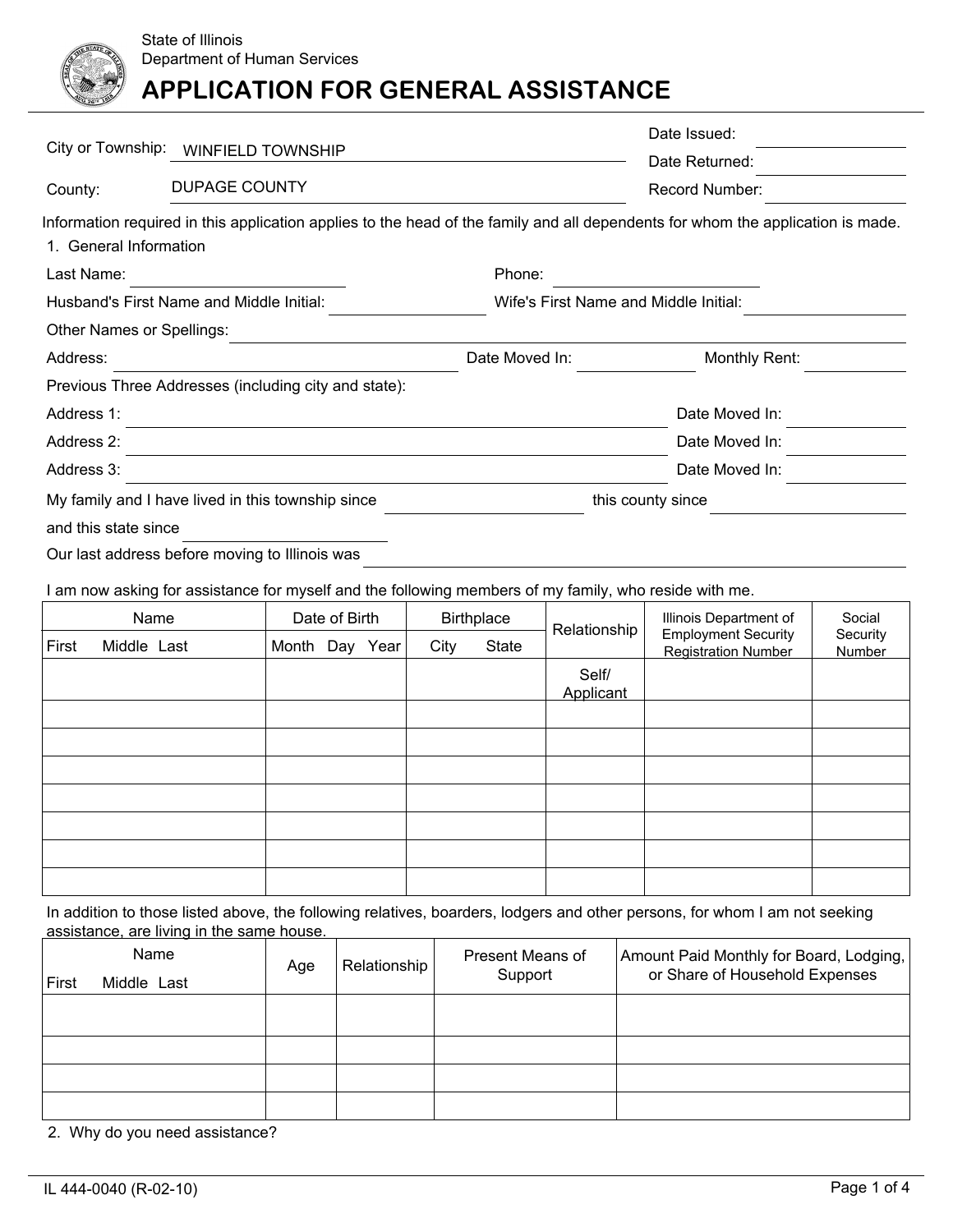| 3. Personal and Occupational Information                                                                                                         |         |        |                                                                                                                              |                     |  |           |          |
|--------------------------------------------------------------------------------------------------------------------------------------------------|---------|--------|------------------------------------------------------------------------------------------------------------------------------|---------------------|--|-----------|----------|
| Marital Status:                                                                                                                                  | Married | Single | Widowed                                                                                                                      | Divorced            |  | Separated | Deserted |
| If married, date of marriage:                                                                                                                    |         |        | Location of Marriage:                                                                                                        |                     |  |           |          |
| If separated, state reason:                                                                                                                      |         |        |                                                                                                                              |                     |  |           |          |
|                                                                                                                                                  |         |        | The present address of my spouse, with whom I am not living, is:                                                             |                     |  |           |          |
| Is there a court order for child support? $\bigcirc$                                                                                             |         |        | No<br>Yes                                                                                                                    |                     |  |           |          |
| Living Arrangement:                                                                                                                              | Rent    | Own    |                                                                                                                              |                     |  |           |          |
| If rent, Landlord's Name:                                                                                                                        |         |        |                                                                                                                              | Landlord's Address: |  |           |          |
| Related to Landlord? $\bigcirc$                                                                                                                  | Yes     | No     | If related, relationship to landlord:                                                                                        |                     |  |           |          |
|                                                                                                                                                  |         |        | Military Service: Does any member of your family have current or previous military sevice?                                   |                     |  | Yes       | No       |
|                                                                                                                                                  |         |        | If "Yes", who has current or previous military service?                                                                      |                     |  |           |          |
| Date of Enlistment:                                                                                                                              |         |        | Date of Discharge:                                                                                                           | Serial Number:      |  |           |          |
| If family member has current/previous military service, he/she:<br>did not receive Adjusted<br>received Adjusted<br>Compensation<br>Compensation |         |        | receives pension or<br>does not receive<br>other income from such<br>pension or other income<br>from such service<br>service |                     |  |           |          |
| Past Employment: List last employer and two longest term employers for applicant and any other family member with<br>work history.               |         |        |                                                                                                                              |                     |  |           |          |

| <b>Family Member</b> | Name and Address of Employer | Type Work | Monthly<br>Wage | Start<br>Date | End<br>Date | Reason for Leaving |
|----------------------|------------------------------|-----------|-----------------|---------------|-------------|--------------------|
|                      |                              |           |                 |               |             |                    |
|                      |                              |           |                 |               |             |                    |
|                      |                              |           |                 |               |             |                    |

Present Income and Other Financial Information: Fill in every blank. If none, write "None". Resources:

| Sources                          | <b>Person Receiving</b> | Employer's Name and Address or<br><b>Description of Resource</b> | <b>Weekly Amount</b> |
|----------------------------------|-------------------------|------------------------------------------------------------------|----------------------|
| Employment: Salary               |                         |                                                                  |                      |
| <b>Employment: Commissions</b>   |                         |                                                                  |                      |
| <b>Profits from: Business</b>    |                         |                                                                  |                      |
| Profits from: Employment in Home |                         |                                                                  |                      |
| Profits from: Sales              |                         |                                                                  |                      |
| Other: (specify)                 |                         |                                                                  |                      |

Public Assistance and Related Public Benefits

| Sources            | Person Receiving | Amount | Source      | <b>Person Receiving</b> | Amount |
|--------------------|------------------|--------|-------------|-------------------------|--------|
| <b>TANF</b>        |                  |        | <b>RSDI</b> |                         |        |
| <b>AABD</b>        |                  |        | Other       |                         |        |
| General Assistance |                  |        | Other       |                         |        |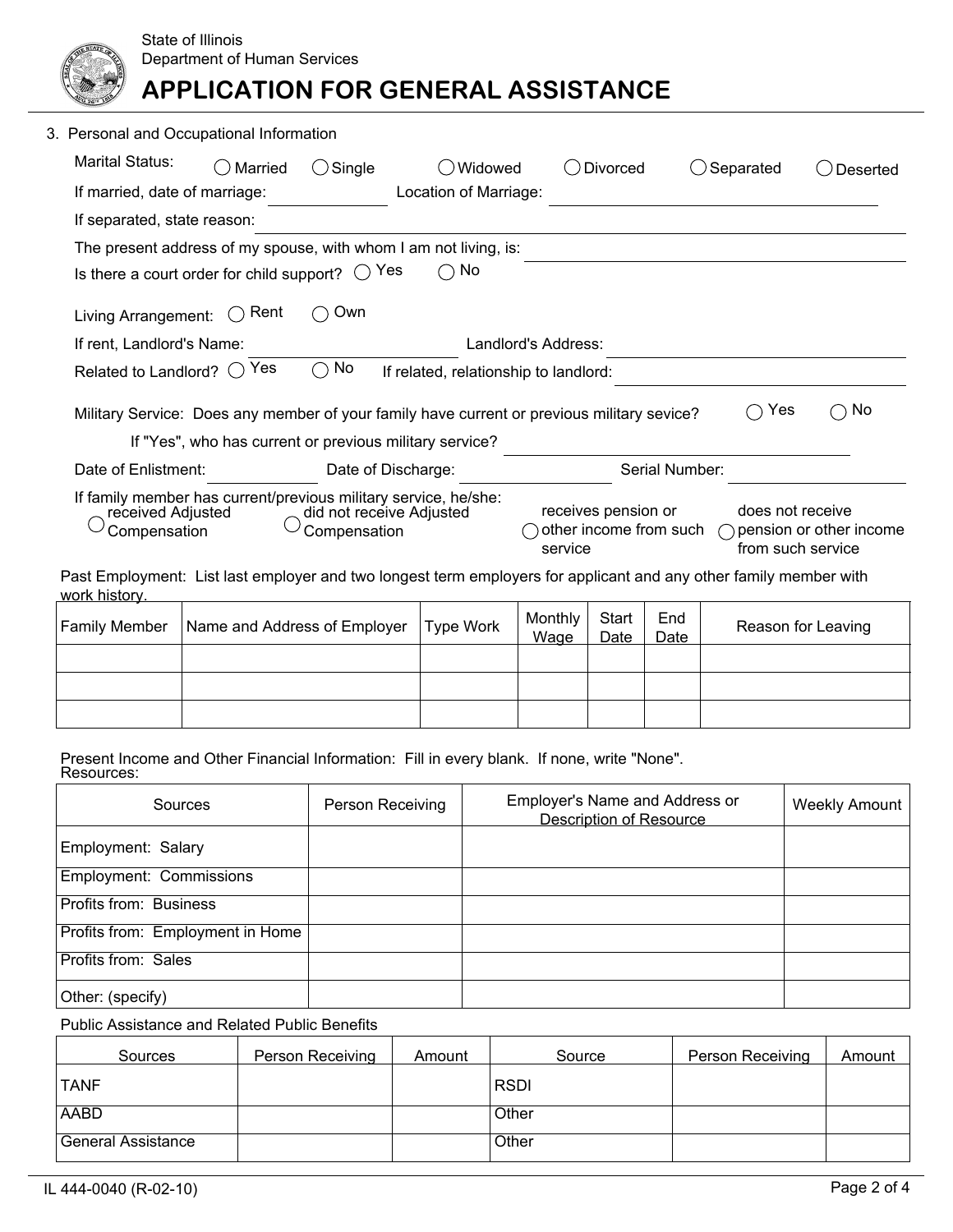

#### Other Cash Resources

| Sources                      | Name of Person | Amount | Sources                     | Name of Person | Amount |
|------------------------------|----------------|--------|-----------------------------|----------------|--------|
| Cash on Hand                 |                |        | Lodges/Unions               |                |        |
| Savings                      |                |        | Annuities                   |                |        |
| <b>Bank Accounts</b>         |                |        | Alimony/Child Support       |                |        |
| <b>Unemployment Benefits</b> |                |        | <b>Estates/Court Orders</b> |                |        |
| <b>Worker's Compensation</b> |                |        | <b>Friends/Relatives</b>    |                |        |
| Veteran's Benefits           |                |        | <b>Government Bonds</b>     |                |        |
| Other Income                 |                |        | Other Income                |                |        |

### Banks Accounts Held by Any Family Member

| Family Member Holding Account | Name and Address of Bank | Amount of Deposit or Date of Last Withdrawal |  |  |
|-------------------------------|--------------------------|----------------------------------------------|--|--|
|                               |                          |                                              |  |  |
|                               |                          |                                              |  |  |
|                               |                          |                                              |  |  |

#### Safety Deposit Boxes Held by Any Family Member

| Family Member Holding Box | Location of Box | contents: |  |  |
|---------------------------|-----------------|-----------|--|--|
|                           |                 |           |  |  |

## Personal Property (i.e., securities, stocks, bonds, jewelry, livestock) Held by Any Family Member

| Owned By | Description | <b>Present Sale Value</b> |
|----------|-------------|---------------------------|
|          |             |                           |
|          |             |                           |
|          |             |                           |

### Real Estate Owned, in Whole or Part, by Any Family Member

| <b>Recorded Owner</b> | Address | Descritpion | Present<br>Value | Date<br>Purchased | Taxes Paid Taxes Paid | Date Last   Amount Last   Present Monthly  <br><b>Income</b> |
|-----------------------|---------|-------------|------------------|-------------------|-----------------------|--------------------------------------------------------------|
|                       |         |             |                  |                   |                       |                                                              |
|                       |         |             |                  |                   |                       |                                                              |
|                       |         |             |                  |                   |                       |                                                              |

## Vehicles and Farm Equipment Owned by Any Family Member

| Owner | Year | Make | Model | Date Purchased | License Number | Year Issued | <b>Present Sale Value</b> |
|-------|------|------|-------|----------------|----------------|-------------|---------------------------|
|       |      |      |       |                |                |             |                           |
|       |      |      |       |                |                |             |                           |
|       |      |      |       |                |                |             |                           |